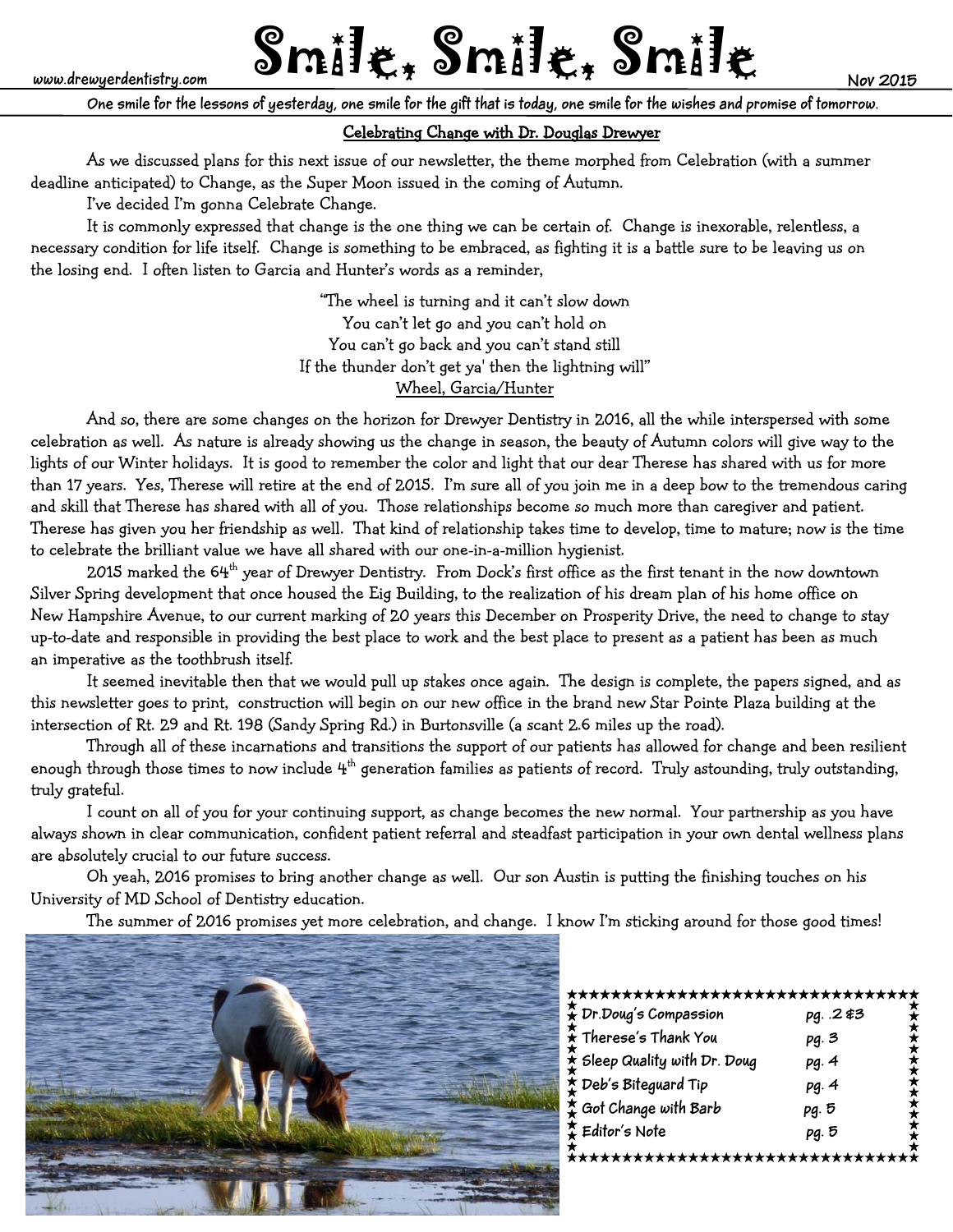#### **Dr. Drewyer Dispenses a Dose of Compassion**

#### "Compassion and wisdom are not two separate things.

When we see with our wisdom eyes we perceive that everything is connected with everything else. This is the true nature of existence, and compassion is the natural response that flows out of this wisdom, irrigating the field of relationship with kindness and care." - Michelle Levey

Can I turn anger into compassion? Ignorance into wisdom?

 Perhaps you have recently experienced someone who was angry, feeling confused or frustrated. Maybe they were lonely, or feeling rejected, missing some joy in their life. Were they feeling unsupported, lacking some nurturing or order? It might have been they were feeling disrespected, or just couldn't let go of an issue that was bothering them for a while. At some time they could have been anxious, or frightened, or uncomfortable finding answers they'd been searching for. It certainly could have been you in those situations, couldn't it? I know it has been me in those situations.

 Those feelings are among the many ways we all feel when our needs are not being met. Whenever we feel stuck or starved, disconnected or unempowered, or empty of the spirit of life to keep on keeping on, it can always be pointed back to some unmet need. As humans, I say (and Maslow detailed) we all have basic human needs and a pyramidal hierarchy of needs that, when satisfied, allow us to live life to the fullest. Starting with safety, food and shelter and leading all the way up to and not limited at respect, trust, and being listened to. When those uncomfortable times, the uncertain times, the downright times when life is not showing up as fulfilling as we might like it come around, those are the times to take a breath and a step back. It is only when I can self-check my presence in those moments that I have any opportunity to assess my unfulfilled needs.

When I am an observer of the truest "What Is?", the true observable-by-anyone phenomena of what is going on in that moment/instance/exchange I am able to disappear thoughts and stories and listen for my own and the other's feelings and needs in the midst of the conflict. I then declare how I am feeling in that instant, or what my feelings are when reflecting on that instance. If I am present enough to truly learn in those situations, my body is always my teacher with its tensions, temperatures and beats. This is other than how or what I think went down, should have gone down, was supposed to have gone down. This connection to my emotions, my feelings, is distinctly other than my judging, my attacking, my blaming, my complaining, my defending of rights or wrongs, good or bad as regards my own behavior or that of an other one.

When I am able to be in that space, I know a freedom to, as Covey once said, seek first to understand; which I take as "pointing to myself", or, what's going on with that one or this one that ended up as the behavior or situation I noticed. I say this is at the root etiology of "compassion", which I paraphrase as a "shared heart."

 So, what to do with that? My next step, upon recognizing my feelings (happy, sad, angry, frustrated, scared and a zillion more…) is that I identify what I need. The compassion shows up for my self at that point. What do I declare that I need to make life as good as it might get. I can make a request at that point, declaring that, when I noticed/observed this or that, I felt this way or that way (NOT thought, but FELT), and I have my own need to "be in life" and "value" life to be something other than the way it is showing up. I can then make a specific request that comes from my personal feelings and needs. The request informs the chance of pointing to satisfying my needs in life. Knowing that we, as humans, are compassionate beings (humans differ from other species in this way), opens the door to hearing about the feelings and needs of the other one. Compassion continues on the next page.....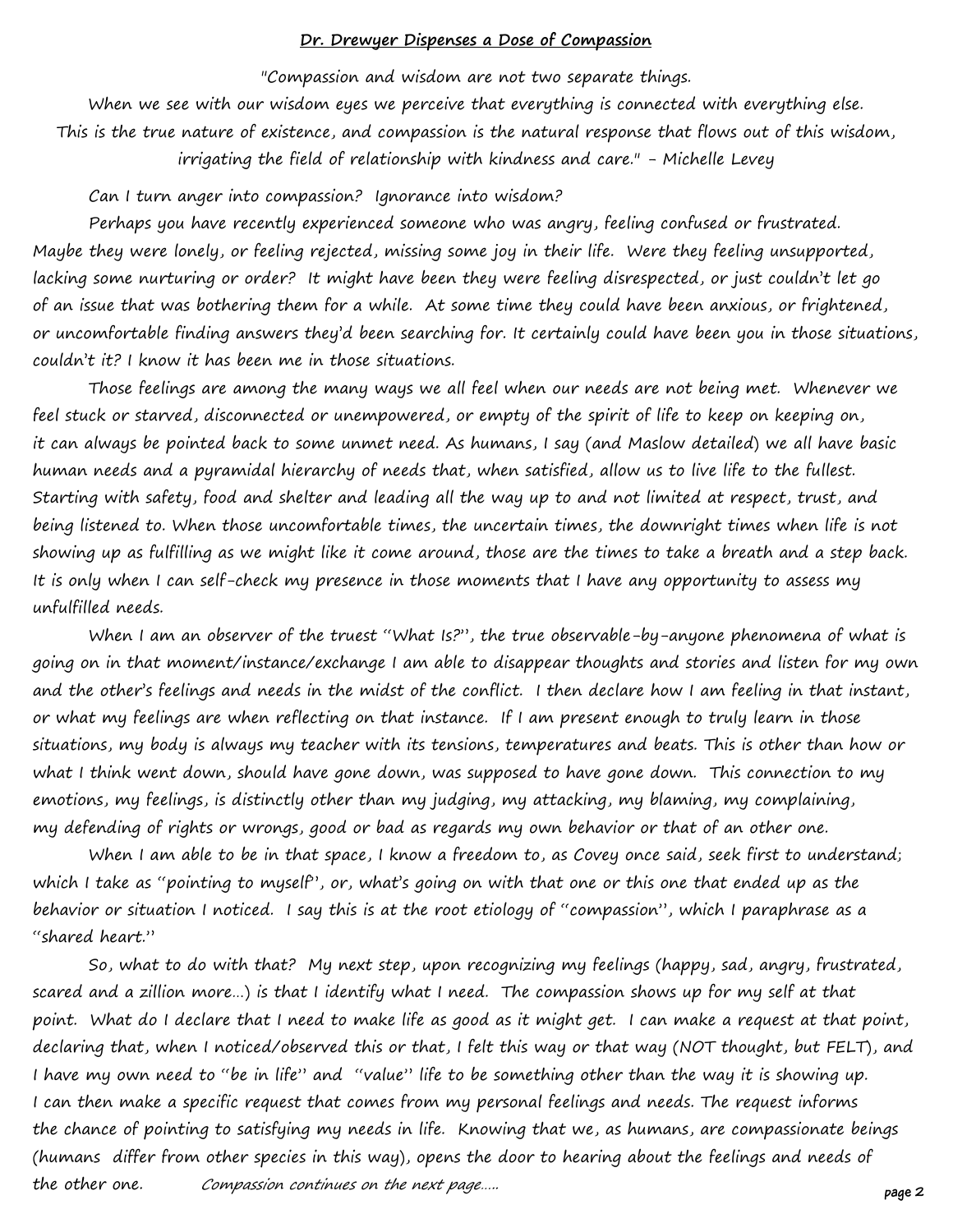## **Dose of Compassion continues….**

 When two or more of the human kind can share their feelings and the needs they have, the chance for mutually meeting each other's needs can be realized. This requires leaving behind any thoughts of right versus wrong and good versus bad. These distinctions are surely at the root of all conflicts, and dwelling in and on those terms are a certain and powerful block to solving the conflict at hand. This defines compassion for me, shared hearts, seeking first to understand through inquiry, especially during conflicts large and small, of what needs are not being met that inform the emotional responses to the events or relations as they unfolded.

 If I am to live compassionately, as is my strong intention, I will practice providing the space to listen for the feelings and needs of my partner, and request a mutual space for a listening to those same distinctions from me. Learning more about the feelings and needs of my partner leads me from ignorance to wisdom.



A Thank You from Therese

"Make it a habit to tell people thank you. To express your appreciation, sincerely and without the expectation of anything in return. Truly appreciate those around you, and you'll soon find many others around you. Truly appreciate life, and you'll find that you have more of it." - Ralph Marston

 As many of you know, I have decided to retire from practicing dental hygiene. I have been a hygienist for 31 years and 18 of those years have been in this office. As I look back, I am flooded with memories of my dental family.

 Thank you for sharing with me bits and pieces of your life through conversation, stories and photos. I enjoyed every minute of it!

 Thank you for listening to my chatter. Fortunately for me, you had no choice, haha!! Your listening was such a gift. I am grateful for the past 18 years with this office. I hope you always felt cared for both professionally and personally.

 Thank you Dr. Doug, Barb, Deb, Jean and Robin. You all are the greatest!!! XOXO

## Haiku for L'il Turk

You saw he could soar. And know, you, too, can fly. His smile gives you wings.

- Nici Repose



Just about every morning my dog, she turns to me as if to say, "what are you walkin' for if you ain't sniffin'?" - Nici Repose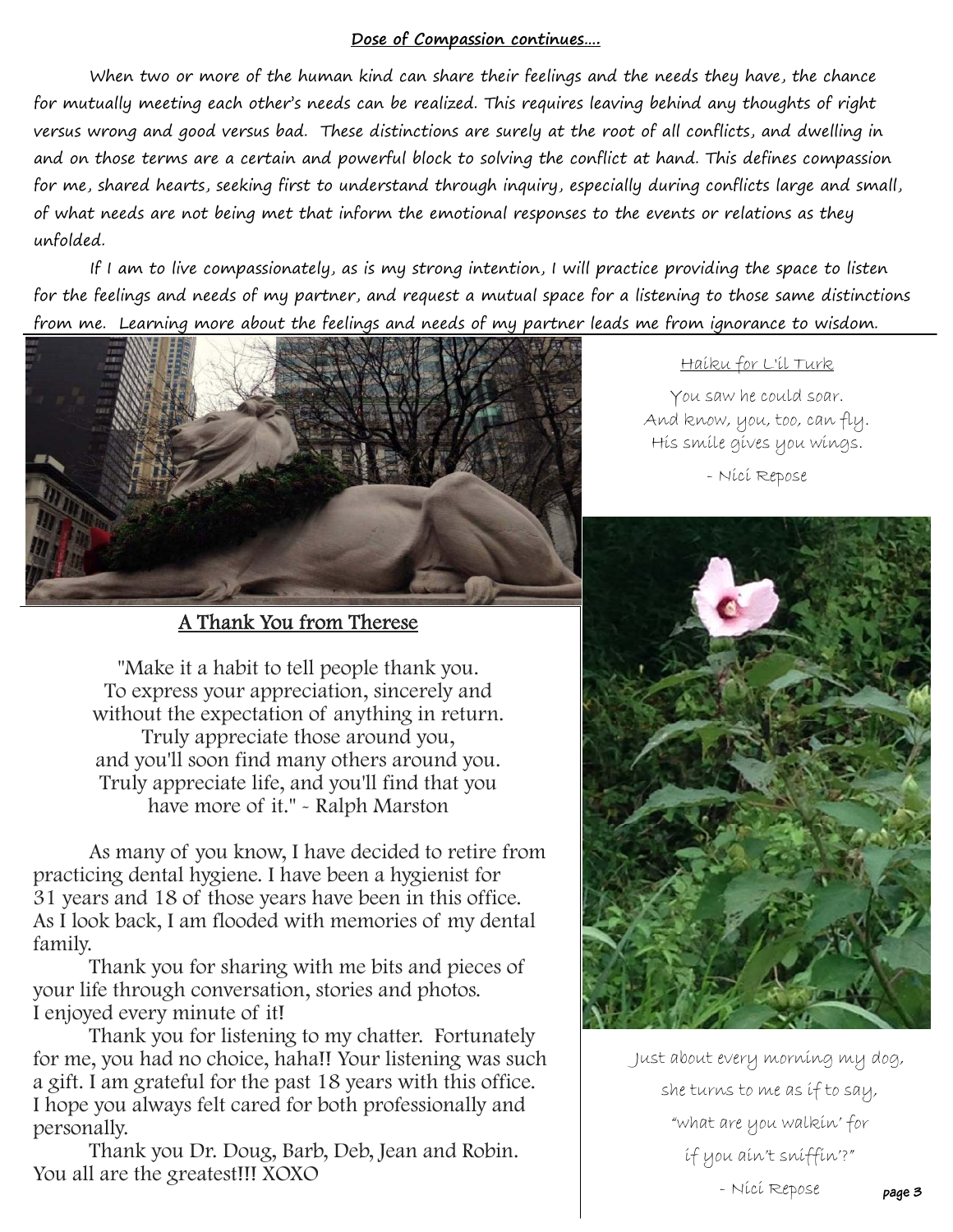#### Dr. Drewyer Tackles Sleep Quality

 I have recently awakened to some facts I have effectively ignored, or at least paid very little attention to for entirely too long. Ever happened to you? The feelings that come up switch around quite a bit, from feeling disappointed in myself, to feeling irresponsible to those under my care, to feeling inept at utilizing my skills and education to the fullest degree. I have come to recognize that I have those feelings because I need, I value, being response-abled to tend and support the wellness of all those within my care. Those feelings I do not label as good, let alone comfortable.

 There is an ongoing inner debate for me between what I can do, by licensure, and what I am willing to do, and what I am able to do, and what I am really good at doing. You see, I hold the most dangerous license in healthcare today. As a general dentist, I can do pretty much whatever I please within the vast parameters accorded to me by law within the broad scope of clinical dental care. Now in my  $34<sup>th</sup>$  year of practice, I have always determined the services I have provided for our patients based on the following philosophy: If there is a practitioner in our area providing services for our patients at a higher level of skill, precision and expertise, then that is where our patients deserve to be treated for that clinical need. In this way, it remains incumbent on me that any service provided in our practice must be the highest level of skill, precision and expertise. Effectively, if someone can do it better, I will direct our patients there. If we are providing that service, no one else should be able to provide better.

 I will interject a profound gratitude at this point for the amazing team of specialists that we are so gifted by in our practice area. They make me a better provider, they serve our patients with the ultimate in care and outcomes. When I refer our patients to another dentist, I know an ease in my belly, a strong beat of my heart, a strong exchange of breath as I know that patient is receiving the ultimate care of our day and age! I call that comfort.

 So why are the uncomfortable feelings arising? In my past year of intensive study I have come to recognize a serious issue affecting a tremendous number in our patient population, and I was not paying the attention I now recognize as my response-ability. This issue affects the total wellness of a tremendous percentage of our population, yet goes undiagnosed, or under-diagnosed, all the while undermining and slowly destroying the quality of life not only for those affected but also their partners. All the while, I have had a front row seat to observe the oral/facial, head and neck potentialities of this pathology while failing to inquire of the social/behavior traits that accompany this serious health problem. If you have ever burrowed yourself into a story of coulda/shoulda/woulda, well then, you may have some idea of how I was feeling: Not great! My kids will re-mind me not to "should" on myself. So I only did, a little bit, before realizing I have the knowledge, skills and expertise to support my patients on a more predictable path to recover their wellness. I began feeling relieved, confident and courageous!

 The general catch-all pathology revolves around a disturbance in our sleep-breathing. Commonly diagnosed as Obstructive Sleep Apnea, also as Upper Airway Obstruction, and often showing its obnoxious trait of chronic snoring. On the surface, snoring ain't sexy! Hidden under the surface is a silent killer that is undermining our overall wellness while contributing to heart disease, depression, diabetes, dental deterioration, sinusitis, digestive upset, safety, motivation and energy. Snoring alone has been the sad perpetrator of divorce! I liken it to a not so small hole in our gas tank that effectively drains our high performance machines of the fuel we need to stay in the race. And so, ask me about how snoring, your sleep breathing, your sleep patterns, your sleep quality may be affecting your wellness. Maybe it is a loved one or friend or co-worker, someone in your inner circle that may benefit from joining the conversation. Send them my way, I can help. It is a good feeling to know I am now sincerely and confidently response-abled to support improved wellness through improved sleep-breathing for all of those under my care.

### **Biteguard Tip from Deb**

 Hello, my name is Deb and I am a long time biteguard user. A major drawback to my biteguard has been keeping it clean. It is not the easiest task when just using toothpaste and a "Listerine" type mouthrinse. However, I did discover something a few months ago and if you love your biteguard as much as I love mine, you may appreciate my discovery! I now use denture cleansing tablets. I do not buy the name brand, I use Target's brand of Antibacterial Denture Cleanser tablets. I take about a third to a fourth chunk of the tablet, put it in my biteguard case (mine is a deep case), add warm water, add the biteguard and wait about 3 minutes. Then I rinse, rinse, rinse it under the faucet. Although my biteguard does not look brand new, it looks a lot clearer than it use to! And, I have noticed that in the morning, I do not really have the dreaded "morning breath". I will confess that on a few mornings, I may have forgotten to brush my teeth before heading out to start my day because my mouth feels clean. That being said, DO NOT forget to brush your teeth every morning!!